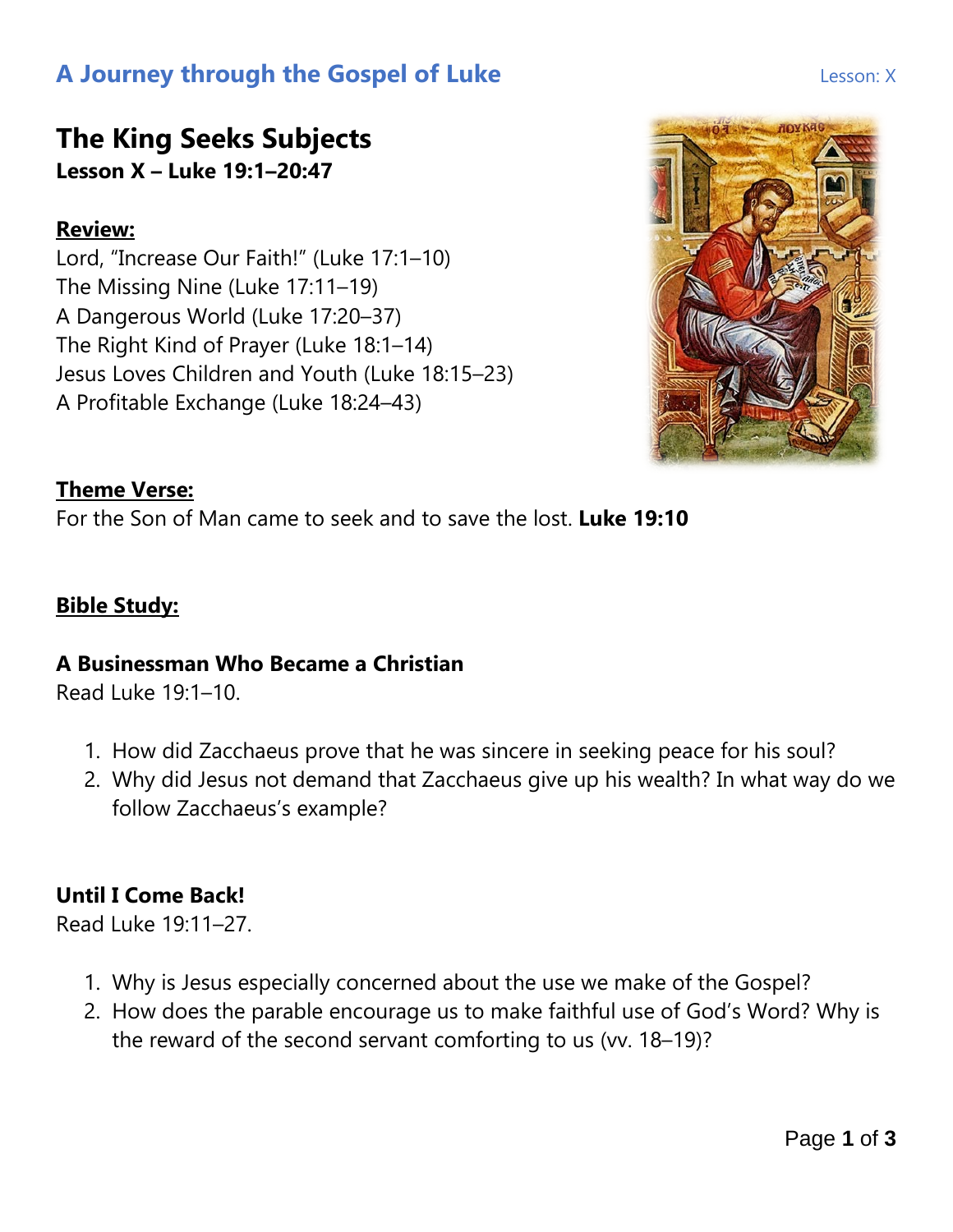## **A Journey through the Gospel of Luke Lesson: X** Lesson: X

#### **Hosanna to the King!**

Read Luke 19:28–40.

- 1. How can we show our loyalty to Jesus as our King? How can we aid Him in entering the hearts of people?
- 2. What did some of those who shouted hosannas on Palm Sunday say on Good Friday? When does the same thing happen today?

#### **"His Own Received Him Not"**

Read Luke 19:41–48.

- 1. On what other occasion had Jesus wept (John 11:17, 35)? What does this reveal about Jesus?
- 2. How was the prophecy about Jerusalem fulfilled? Why do we have no excuse if we do not know what peace belongs to us (2 Corinthians 6:2)?

#### **The Enemies' Opposition**

Read Luke 20:1–18.

- 1. Who are the wicked tenants in the vineyard of God today (see Isaiah 5:1–7)?
- 2. Why is this parable a warning for all Christians (Romans 11:20–22)?

#### **A Plot That Failed**

Read Luke 20:19–26.

- 1. What governments are instituted by God (Romans 13)? Explain the doctrine of the separation of Church and State (Luke 20:25).
- 2. What should our attitude be when the government demands obedience in matters that conflict with God's Word (Acts 5:29)?